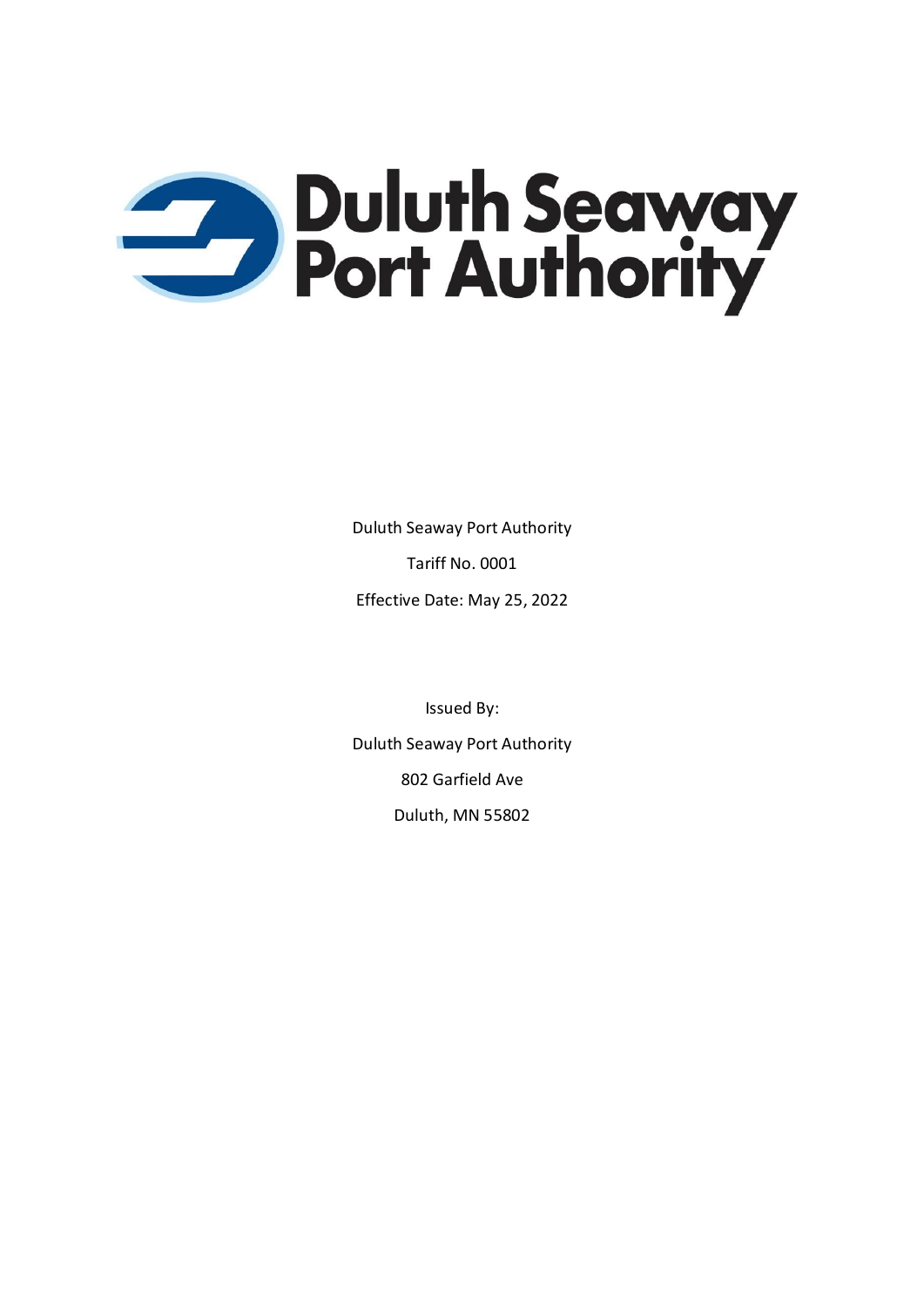# **DSPA Tariff - Table of Contents**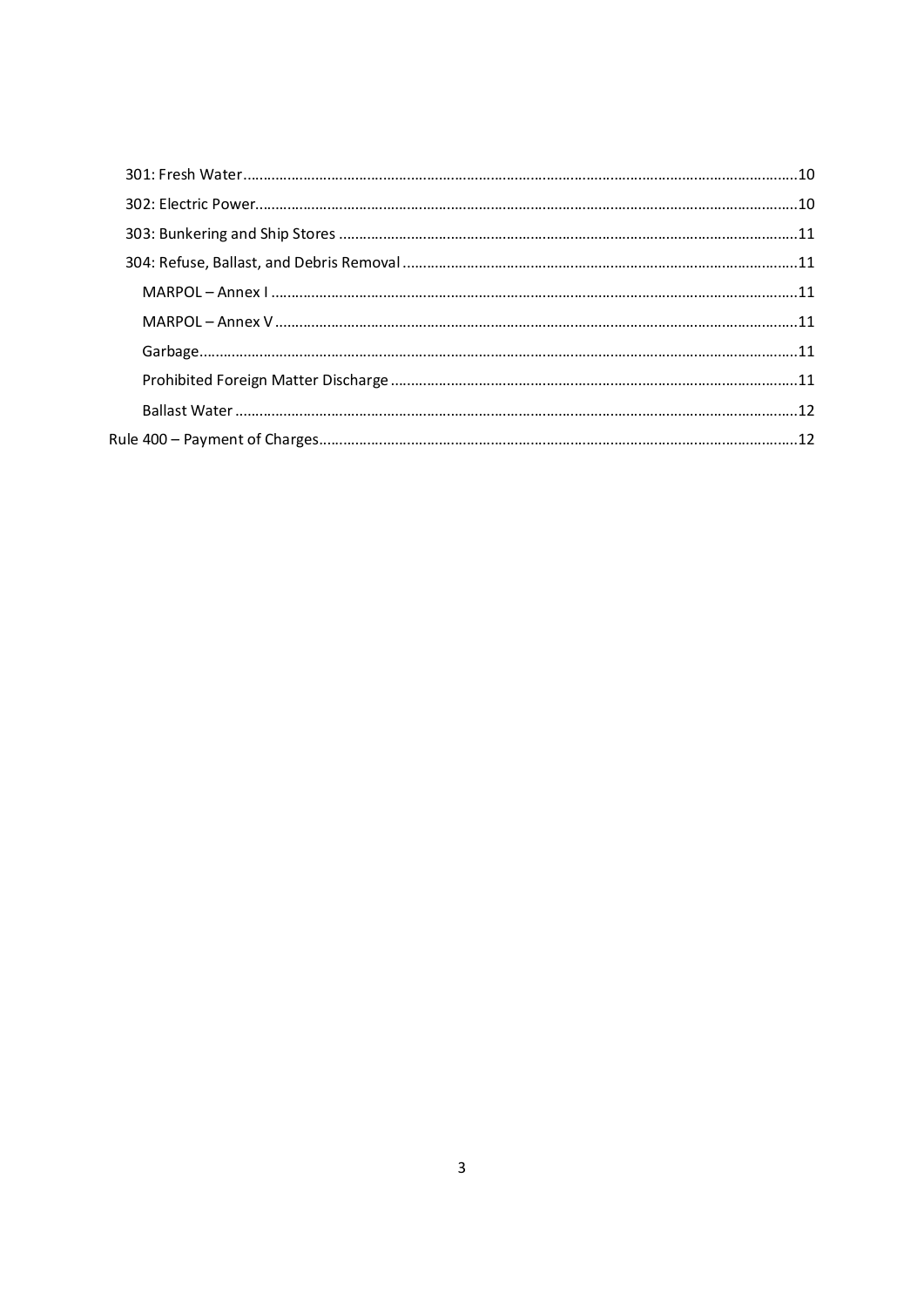# Section 100 – General Rules and Regulations

# 101: Application of Tariff

The rates, rules and regulations contained in this tariff all apply equally to all users of the waterways and facilities, and shall apply to all traffic on the waterways and facilities on the effective date shown in this tariff or amendments thereto.

The use of the waterways and facilities under the jurisdiction of the Duluth Seaway Port Authority, herein after called the Port Authority, constitute a consent to the terms and condition of this Tariff, and evidence agreement on the part of all vessels, their owners or agents, and other users, to pay all charges specified, and to be governed by all Rules and Regulations contained therein.

# 102: Participating Terminal Operator

The Port Authority is an independent public agency created by the Minnesota State Legislature to foster regional maritime commerce, promote trade development, facilitate industrial development and serve as an advocate for port interests here and around the world.

For services other than those covered in this tariff, such as cargo handling and warehousing, the following should be contacted as operating agent, hereinafter called the Operating Agent, for the Clure Public Marine Terminal, Clure Expansion, and Lake Port, Duluth, Minnesota, hereinafter called the Terminal:

> Lake Superior Warehousing Company, Inc. 1310 Port Terminal Drive Duluth, MN 55802 Telephone 218 727-6646 Fax 218 727-6649 www.duluthcargo.com Email: info@duluthcargo.com

## 103: Definitions

TON WEIGHT (W) is understood to be a metric ton of 1000 Kilos (2204.6 pounds) unless otherwise stated.

TON VOLUME (M) is understood to be a "ton" of one cubic meter.

FREIGHT TON is understood to be per ton W or M, whichever generates the greater revenue.

# 104: Assignment of Berths

The Operating Agent shall have the exclusive right to assign berths at the Terminal and require that vessels be moved or shifted in order to load/unload other ships in an efficient manner, or for other good cause. All vessels assigned berths shall be responsible and liable to the Port Authority for any damage to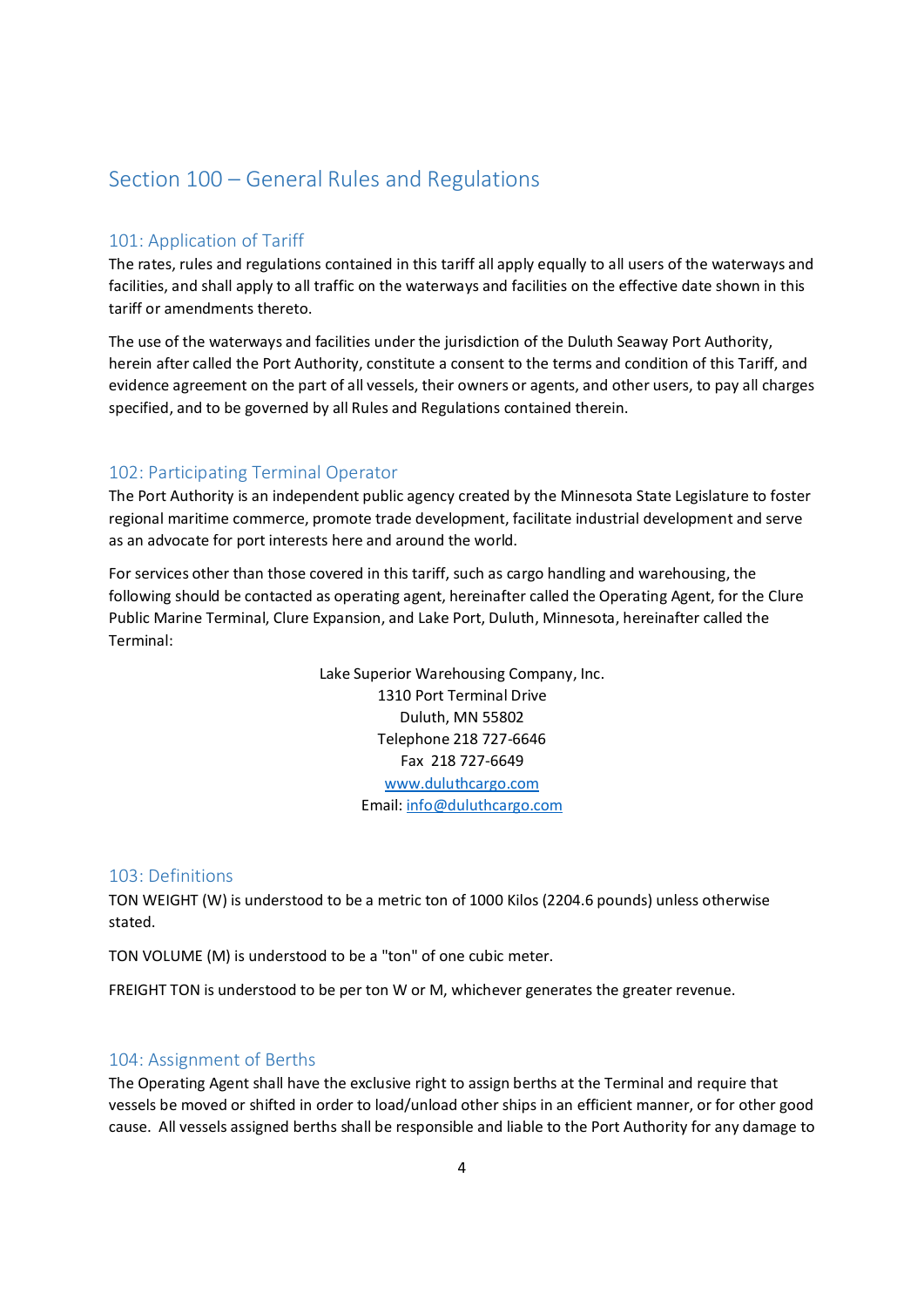port property by reason of such occupancy or use. Prior arrangements with the Operating Agent must be made by any vessel wishing to occupy a berth after completion of cargo operations.

In the event the Operating Agent encounters extraordinary circumstances not provided for herein, mooring rates may be adjusted to compensate accordingly.

# 105: General Berthing Regulations

#### Rat Guards

Rat Guards must be installed and secured immediately after mooring alongside dock on all lines leading to the dock.

#### Splash Guards

Splash Guards must be installed and secured immediately after mooring alongside dock to prevent any discharge of waste or ballast onto the dock surface.

#### Engine Operation

Engine break-in or other engine operation that causes scouring of the slip bottom is strictly prohibited. All vessels assigned berths shall be responsible and liable to the Port Authority for any scouring of the slip bottom by reason of such use.

### Thruster Operation

Bow and/or stern thrusters must only be used for navigation. Excessive use of thrusters causing scouring of the slip bottom or damage to Port Authority property is strictly prohibited. All vessels assigned berths shall be responsible and liable to the Port Authority for any scouring or damage to Port Authority property by reason of such use.

#### TWIC and TWIC Escort Policy

In accordance with U.S. Coast Guard regulation 33 CFR 101.514, all persons requiring unescorted access to secure areas of Terminal regulated by the USCG must possess a valid Transportation Worker Identification Credential (TWIC) before such access is granted. Persons requesting access to the Terminal who do not have a TWIC must make advance arrangements for escorting by a person holding a valid TWIC who has been approved for access to Terminal.

#### Smoking and Fires

Smoking or open fires in the transit sheds, or on the wharves in the vicinity of explosive or flammable cargo, or on or in the vicinity of vessels containing such cargo, is strictly prohibited. All United States Coast Guard Regulations regarding open fires and smoking must be observed at all times.

### Loitering

It shall be unlawful for any person to loiter upon the docks and in the dock area. The Terminal is not a public thoroughfare and complies with Department of Homeland Security regulations. All facilities operated by the Terminal Operator are deemed "secure" or "restricted" areas and all persons entering property are subject to United States Coast Guard regulations.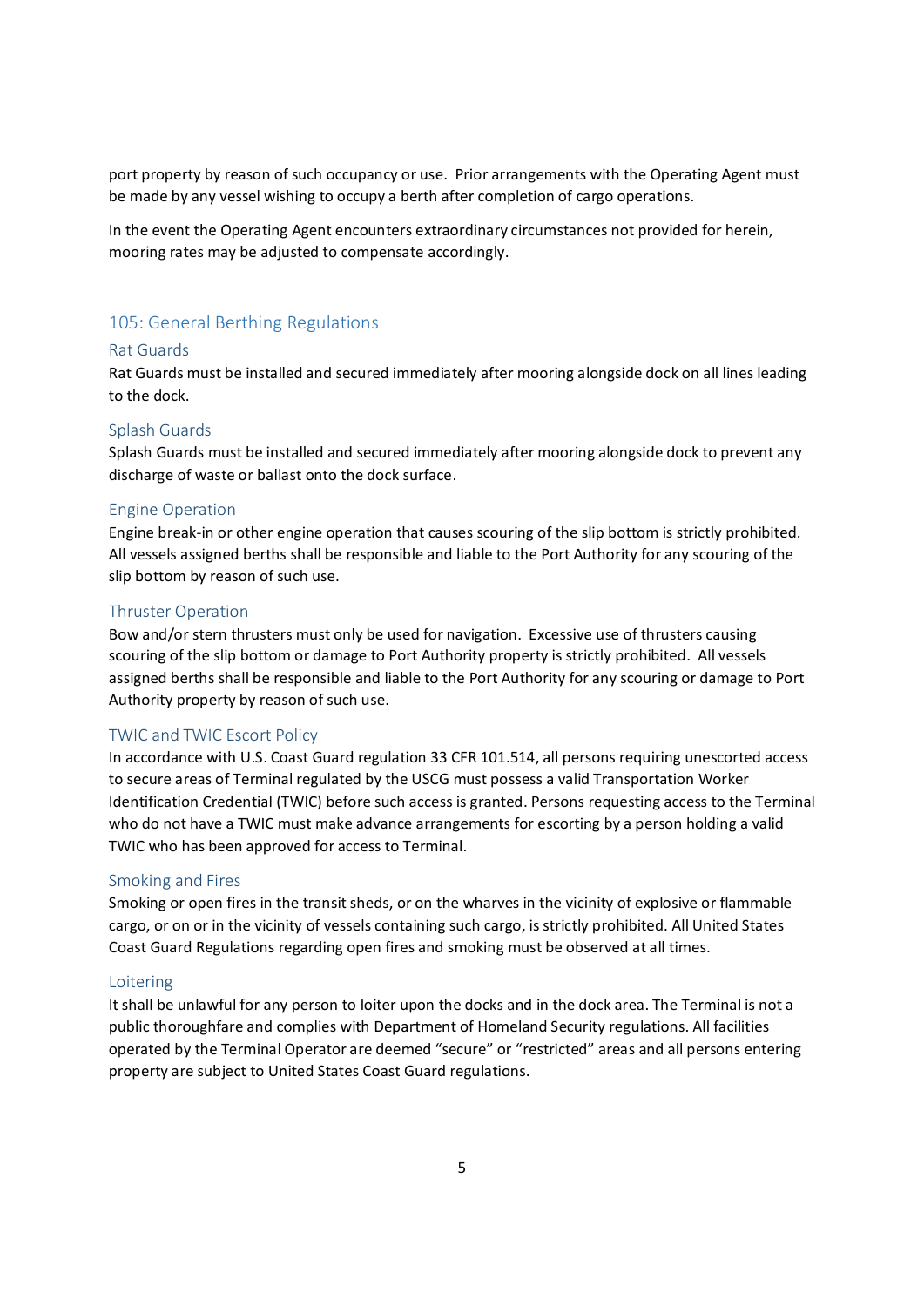#### Alcohol and Controlled Substances

The Port Authority prohibits all alcohol and/or controlled substances from Port Authority property, unless permission is granted by the Port Authority Executive Director. The Port Authority reserves the right to restrict entry or remove any individual found in violation of this provision.

#### Firearms and Weapons

The Port Authority prohibits all firearms and/or weapons from Port Authority property, with the exception of those items carried by law enforcement agencies. The Port Authority reserves the right to restrict entry or remove any individual found in violation of this provision.

#### Safety Requirements

Vessel Agents and their third party vendors and their employees, contractors, suppliers, agents, visitors and guests are required to comply with all applicable safety requirements pertaining to their work or craft as specified by their company, the Occupational Safety & Health Administration ("OSHA"), the United States Coast Guard ("USCG") and any other relevant regulating agencies. Port Authority reserves the right to remove anyone found to be in violation of pertinent safety policies.

#### Pollution

Water Pollution: It is strictly prohibited to deposit, place, or discharge into the waters under the jurisdiction of the Port Authority any matter which is capable of polluting, defiling or clogging those waters, or which would be in violation of Local, State and/or Federal law.

Air Pollution: It is strictly prohibited to allow uncontrolled emissions into the atmosphere from a vessel, building, cargo transfer operation, stockpile or any other appurtenance within boundaries controlled by the Port Authority which would violate Local, State and/or Federal law. The Port Authority strongly encourages "no idling" at Terminal.

# 106: Limitation of Liability

The Port Authority assumes no responsibility for goods intended or accepted for storage or moving through port facilities. No provision, rule or sub-rule in this tariff relieves the Port Authority from liability for its own negligence.

The Port Authority will not be responsible for count or content, loss or damage to any merchandise or other property stored or handled upon, in or through any wharf or other structure or property owned, controlled or operated by the Port Authority, or loss or damage from any cause whatsoever, except for the Port Authority's liability for its own negligence.

#### 107: Insurance

The rates and charges published in this tariff do not include any insurance coverage. Any insurance required by the owner for any cargo to protect his or others interest will be carried by the owner and will hold the Port Authority harmless of any loss or damages from any cause whatsoever, except for Port Authority's liability for its own negligence.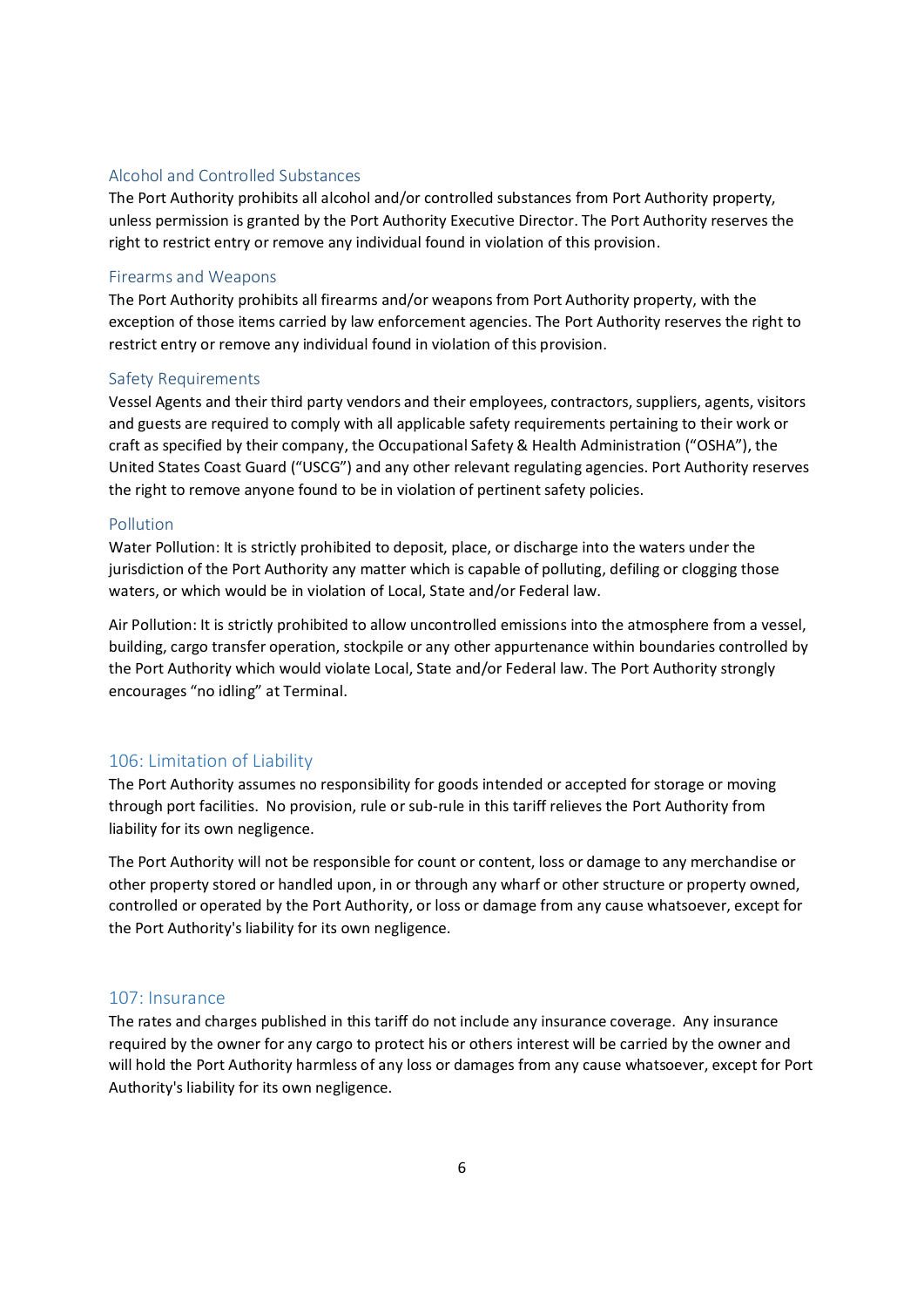### 108: Illegal Loading

No Captain or any vessel shall allow any lading from the docks or any areas of Terminal to be loaded or carried aboard his vessel unless it is correctly manifested.

### 109: Disclaimer Loss or Damage

The Port Authority assumes no responsibility for any damage to vessels or equipment incurred for any reason whatsoever within the confines of Duluth-Superior harbor, or loss or damage to cargo or other property while on the wharves, docks or other facilities under the administration of the Port Authority, or for damage or injuries to others by reason thereof.

The Port Authority accepts no responsibility for any damage to vessels caused by surging or pounding at its wharves, docks or other facilities, or any loss or damage to cargo being loaded or unloaded, nor for injury to or loss of cargo on its wharves, docks or other facilities under its administration as a result of high water and weather conditions.

# 110: Collision and Allision

In the event of a collision between two (2) vessels, or between a vessel and Terminal, a written report of such collision shall, within twenty-four (24) hours, be furnished the Port Authority by the Master, owner or agent of said vessel(s). All vessels assigned berths shall be responsible and liable to the Port Authority for any costs associated with collision or allision damage at Terminal.

## 111: Cleanliness of Premises

Steamship agents, operators, stevedores, freight handlers and other users of the wharves, transit sheds or other facilities of the Port Authority shall be held responsible for the cleaning of the property or facility of the Port Authority which they have been allowed to use, or which is assigned or leased to them.

# 112: Explosives, Flammables, Hazardous and Objectionable Commodities

Commodities of a highly flammable, hazardous or explosive nature or articles of uncertain value or objectionable nature will not come under this tariff or be provided with wharfage, handling or storage services on the wharves or other facilities of the Terminal except by special and advance arrangements with and at the option of the Executive Director of Port Authority. The receiving, handling or storage of such commodities shall be subject to Federal, State, Municipal, County, Port Authority, and Operating Agent laws, ordinances, rules and regulations.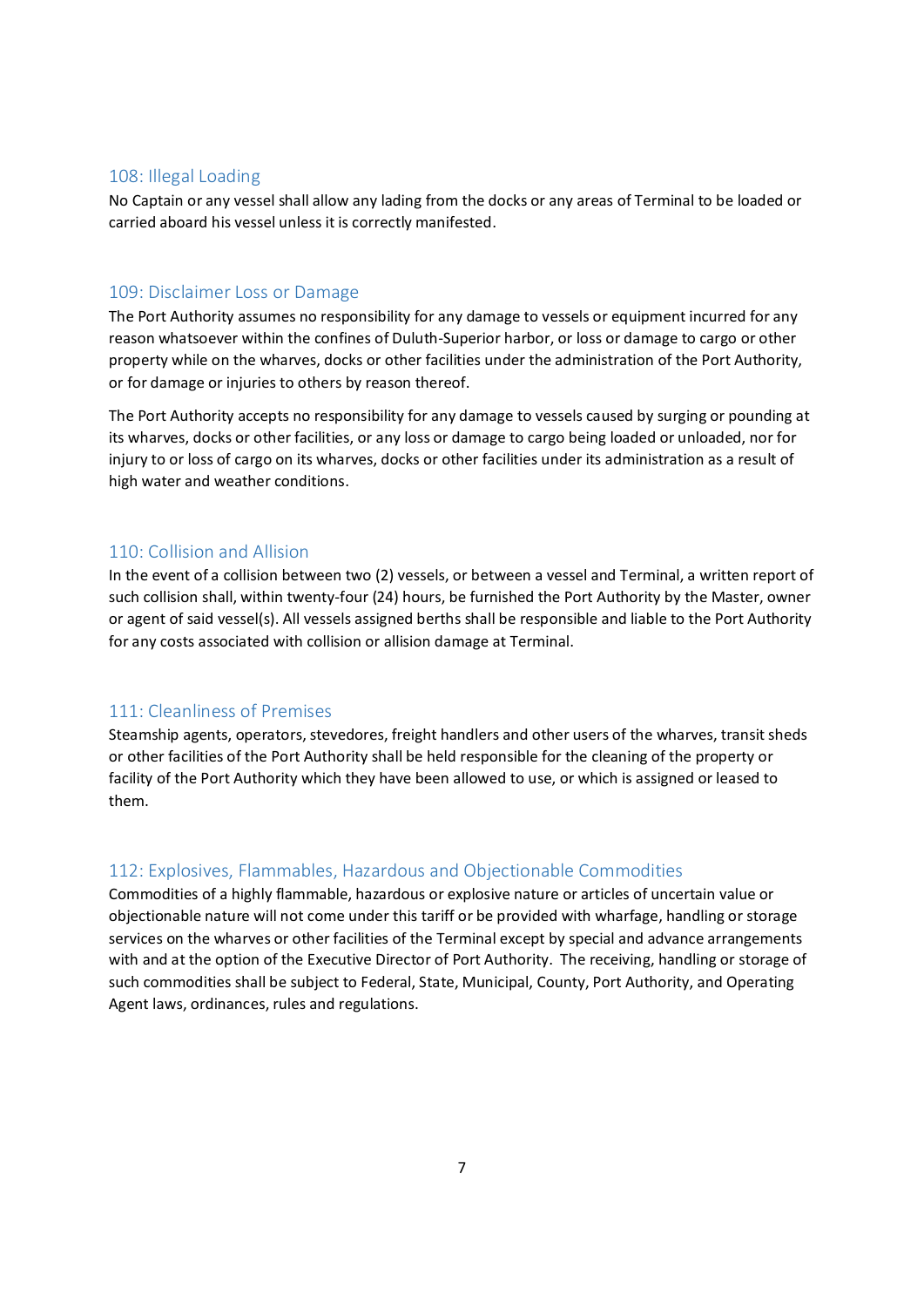# Section 200 – Vessel Charges

# 201: Dockage at Berth 7

Dockage is a charge assessed against a vessel for berthing at a wharf or for mooring to a vessel so berthed for the purpose of loading or unloading. The period of time for which Dockage shall be assessed against a vessel shall commence when such vessel is made fast to the wharf, bulkhead, or to another vessel so berthed and shall continue until such vessel has been completely freed from such berth. See Note 1 below.

Dockage for US federal government vessels is at the discretion of the Executive Director of the Duluth Seaway Port Authority.

Charges are in cents per vessel Gross Registered Ton (GRT) per 24-hour period or any fraction thereof, except as noted. See Notes 2 and 3 below:

| A. Dockage per GRT        | \$0.14     |
|---------------------------|------------|
| B. Minimum Charge Per Day | \$1,000.00 |

Note 1. In the case of a vessel that has completed loading or unloading and requires a lay-by berth, Dockage will continue until all intended loading and unloading is complete, per 24-hour period or any fraction thereof. Upon completion, the Operating Agent will make note of the time and report to the Port Authority to begin Mooring charges (Rule 300) assessed for any additional lay-by time at berth.

Note 2: Marine Security Fees are not assessed by the Port Authority at Berth 7.

Note 3. Dockage charges for articulated or integrated tug/barge combinations shall be charged on the combined unit.

# 202: Dockage – Except Berth 7

Dockage is a charge assessed against a vessel for berthing at a wharf or for mooring to a vessel so berthed for the purpose of loading or unloading. The period of time for which Dockage shall be assessed against a vessel shall commence when such vessel is made fast to the wharf, bulkhead, or to another vessel so berthed and shall continue until such vessel has been completely freed from such berth. See Note 1 below.

Dockage for US federal government vessels is at the discretion of the Executive Director of the Port Authority.

Charges are in cents per vessel Gross Registered Ton (GRT) per 24-hour period or any fraction thereof, except as noted. See Notes 2, 3, 4, and 5 below: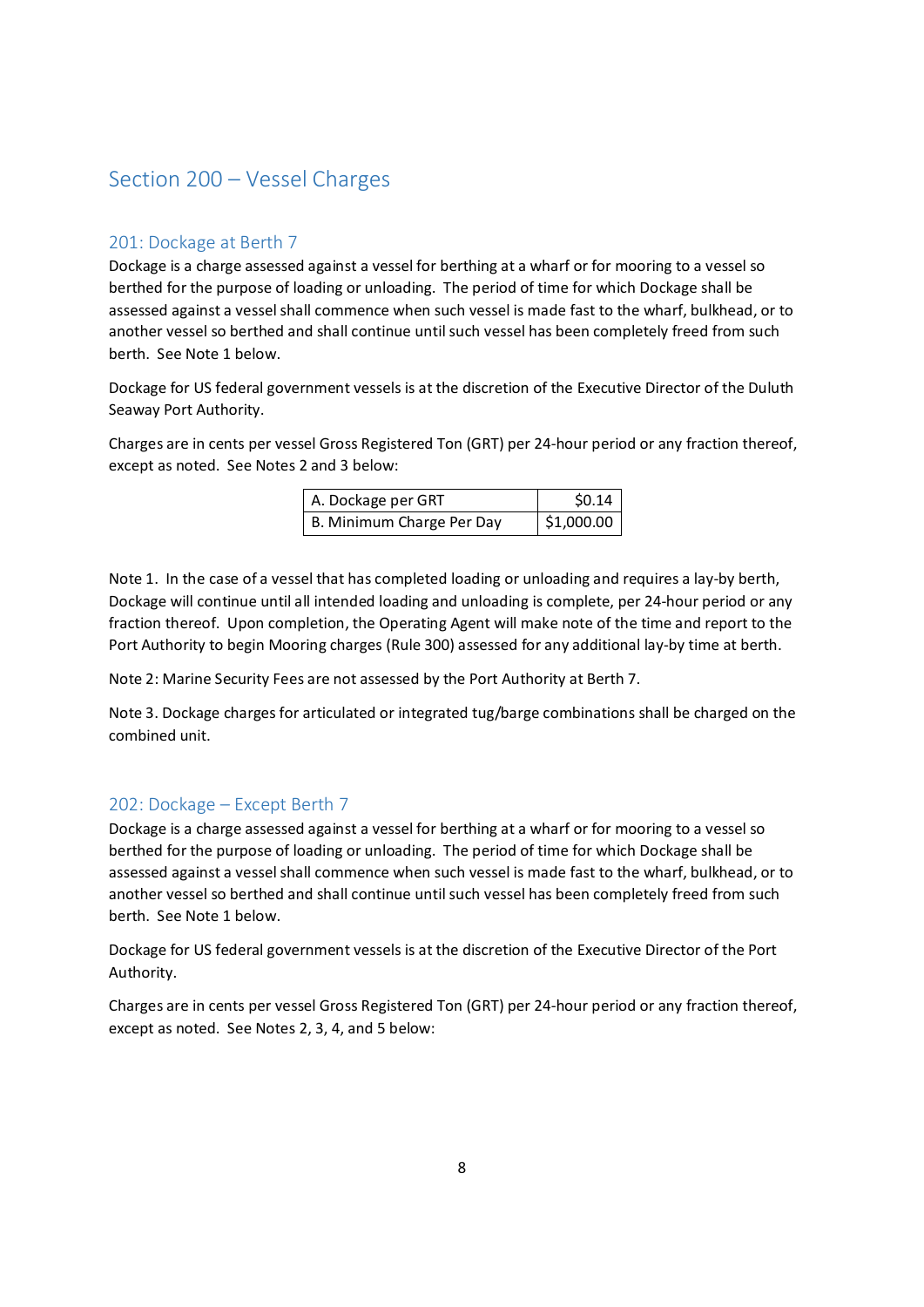|   |                                | At MARSEC 1 | At MARSEC 2 |          |
|---|--------------------------------|-------------|-------------|----------|
| А | Dockage per GRT                | 0.14        |             | 0.21     |
| B | Minimum Charge per Day         | 1,000.00    |             | 1,500.00 |
|   | Security Fee per Day           | 500.00      |             | 1,000.00 |
| D | Cruise Vessel Security per Day | 1,000.00    |             | 2,000.00 |

Note 1. In the case of a vessel that has completed loading or unloading and requires a lay-by berth, Dockage will continue until all intended loading and unloading is complete, per 24-hour period or any fraction thereof. Upon completion, the Operating Agent will make note of the time and report to the Port Authority to begin Mooring charges (Rule 300) assessed for any additional lay-by time at berth.

Note 2. MARSEC 1 refers to Marine Security Level 1 as defined by 33 CFR 105.

Note 3. MARSEC 2 refers to Marine Security Level 2 as defined by 33 CFR 105.

Note 4. At MARSEC 3 - Marine Security Level 3 as defined by 33 CFR 105, MARSEC Level 2 charges will apply plus additional charges incurred for actions taken as directed by the U.S. Coast Guard Captain of the Port.

Note 5. Dockage charges for articulated or integrated tug/barge combinations shall be charged on the combined unit.

# 203: Mooring

Mooring is a charge levied against all vessels for berthing at a wharf or for mooring to a vessel so berthed while not loading or unloading cargo.

Mooring for US federal government vessels is at the discretion of the Executive Director of the Port Authority.

Except as noted, charges are in dollars per vessel per twenty-four hour period or fraction thereof. See Notes 1, 2, 3 below:

| <b>Mooring Charges</b>                                           | At MARSEC 1 |          | At MARSEC 2 |          |  |
|------------------------------------------------------------------|-------------|----------|-------------|----------|--|
| Berth(s) - 1, 2, 4, 6, 7, 8, 9, 10 or 11 - Vessels of Any Length |             |          |             |          |  |
| 24 hrs or fraction thereof                                       |             | 1,200.00 |             | 1,500.00 |  |
| 6 hrs or less                                                    |             | 650.00   |             | 850.00   |  |

Note 1. MARSEC 1 refers to Marine Security Level 1 as defined by 33 CFR 105.

Note 2. MARSEC 2 refers to Marine Security Level 2 as defined by 33 CFR 105.

Note 3. At MARSEC 3 - Marine Security Level 3 as defined by 33 CFR 105, MARSEC Level 2 charges will apply plus additional charges incurred for actions taken as directed by the U.S. Coast Guard Captain of the Port.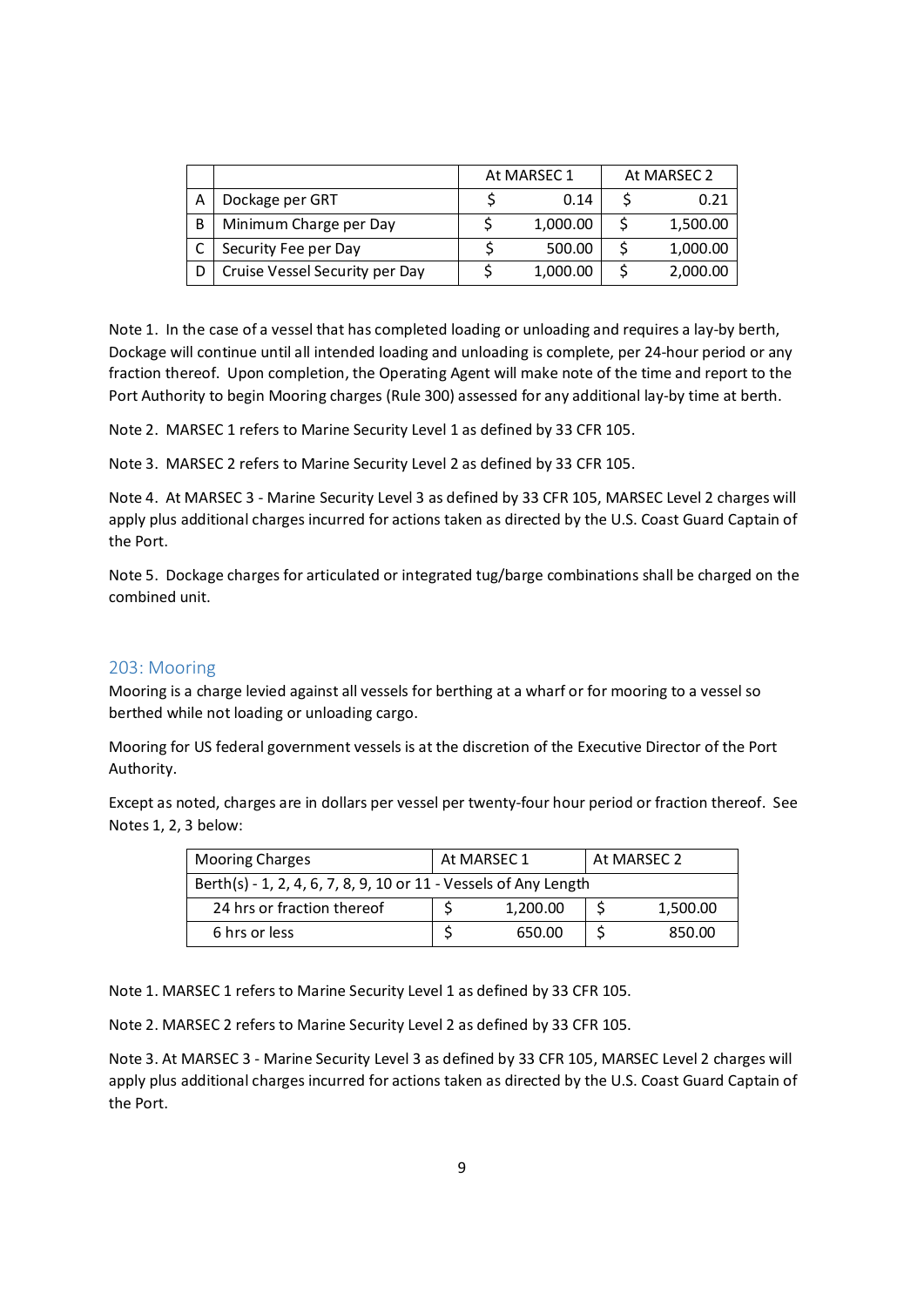# 204: Wharfage

Wharfage is a charge levied against cargo passing or conveyed over or onto wharves, or between vessels when berthed at a wharf. Wharfage shall be charged at the following rates in cents per Freight Ton (as defined in Rule 103) of cargo or fraction thereof.

| Commodity                                                                                                                                                                                            |   | Wharfage |
|------------------------------------------------------------------------------------------------------------------------------------------------------------------------------------------------------|---|----------|
| Forest Products not requiring covered storage including but not limited to logs, lumber<br>and wrapped plywood or panel board                                                                        | S | 0.60     |
| Forest products requiring covered storage, including but not limited to wood pulp, and<br>fiber fuels                                                                                                |   | 0.80     |
| Steel and steel products including but not limited to, angles, bars, beams, channels,<br>rails, rods (including reinforcing rods), pipe or hollow sections, slabs, steel sheets, coils<br>and plates |   | 0.80     |
| All other cargo                                                                                                                                                                                      |   | 0.90     |

# 205: Wharfage for Cruise Passengers

Vessels offering passenger cruises will be charged at a rate of \$12.50 per passenger for each port call.

# 206: Winter Berthing

Winter berths are arranged by special agreement with the Port Authority. Upon request, and subject to availability, the Port Authority Executive Director will contract with requesting vessels and assign all winter mooring berths.

# Section 300 – Miscellaneous Charges

# 301: Fresh Water

Potable water, through approved backflow preventer and metering system is available at Terminal by special arrangement with the Operating Agent.

Water is available at select berths by special arrangement.

- A. A sewer and storm water management charge may apply.
- B. A snow & ice removal charge may apply.

# 302: Electric Power

Electric current from 120 volt, A.C., single phase, 60-cycle, 100 amp. up to 480 volt, A.C., three phase, 60-cycle, or 400 amp. is available at select berths by special arrangement. Vessels that occupy a layup berth on a long-term basis or tied up as winter mooring are required to register with the local electric utility as a direct customer. Electricity, where available, will be supplied by the Operating Agent at applicable "Secondary User" rates authorized by Minnesota Power on a short-term basis.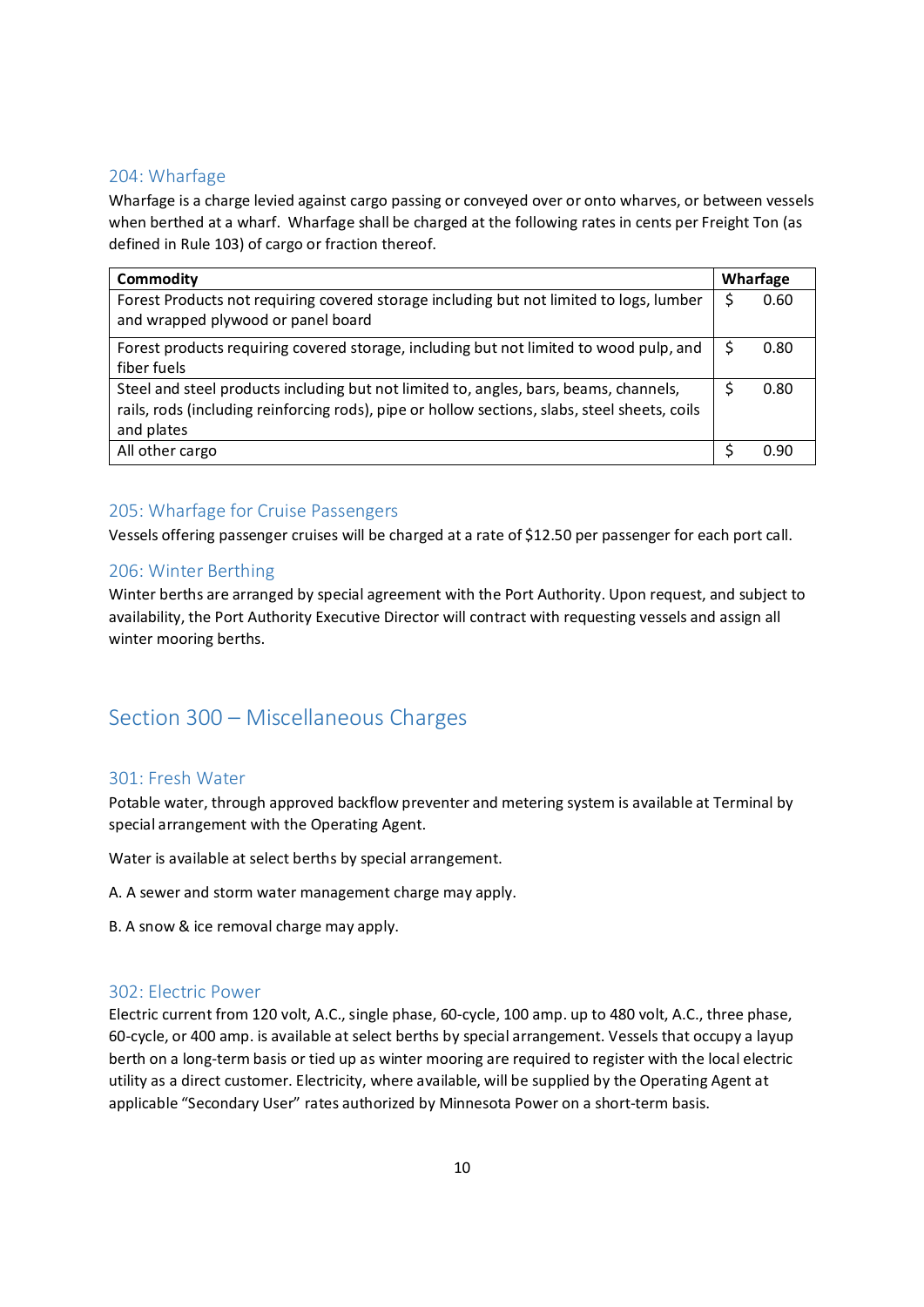## 303: Bunkering and Ship Stores

Truck/barge deliveries may be made at all docks upon prior application to the Operating Agent who shall designate when and where deliveries may be made. No deliveries will be allowed which will be in conflict with any insurance, fire or Port security regulations.

# 304: Refuse, Ballast, and Debris Removal

#### MARPOL – Annex I

Under Annex I of the International Convention for the Prevention of Pollution from Ships (MARPOL), a vessel desiring to discharge oily wastes shall arrange the discharge with a company approved by the Captain of the Port, United States Coast Guard. All inquiries regarding approved companies should be directed to the Captain of the Port, United States Coast Guard. Discharge operations shall be reported to the Operating Agent in charge prior to the actual discharge.

### MARPOL – Annex V

Annex V of the International Convention for the Prevention of Pollution from Ships (MARPOL), 73/78 and the United States Coast Guard's Implementing Regulations (33 CFR, parts 151, 158) require that reception facilities be available for those vessels which have indicated, in advance, the need to dispose of ship generated garbage. The Operating Agent shall accommodate third party vendors providing such service. . The Operating Agent shall require a twenty-four (24) hour notice of vessel's intent to discharge garbage at the Terminal so as not to cause any undue delay to vessels.

The Operating Agent shall accommodate third party vendors providing facilities for food, plant, meat and other potentially infectious waste when requested by the vessel, in accordance with the above and with the requirements set forth in 7 CFR 330 and 9 CFR 94. These regulated food wastes must be handled at a facility approved by the Animal and Plant Health Inspection Service (APHIS).

The Operating Agent shall accommodate third party vendors providing the necessary reception facilities, when requested to do so, for other than Animal and Plant Health Inspection Service (APHIS) regulated garbage from any commercial, full service solid waste firm. Inquiries regarding facilities available for disposal of materials covered by Annex V may be directed to the Operating Agent.

#### Garbage

Vessels may discharge garbage, rubbish, dunnage or debris onto the docks, in proper containers, only with the permission of the Operating Agent and under all applicable federal, state and local laws and regulations.

#### Prohibited Foreign Matter Discharge

Discharge of any foreign matter, including fuel oil, into slips and channels is strictly prohibited. In addition, vessel will be liable for any and all clean-up costs incurred. Discharge of any petroleum product into any waters within the Port of Duluth-Superior, requires by law, under heavy penalty, immediate notification to the National Response Center and to the local U.S. Coast Guard, Marine Safety Office.